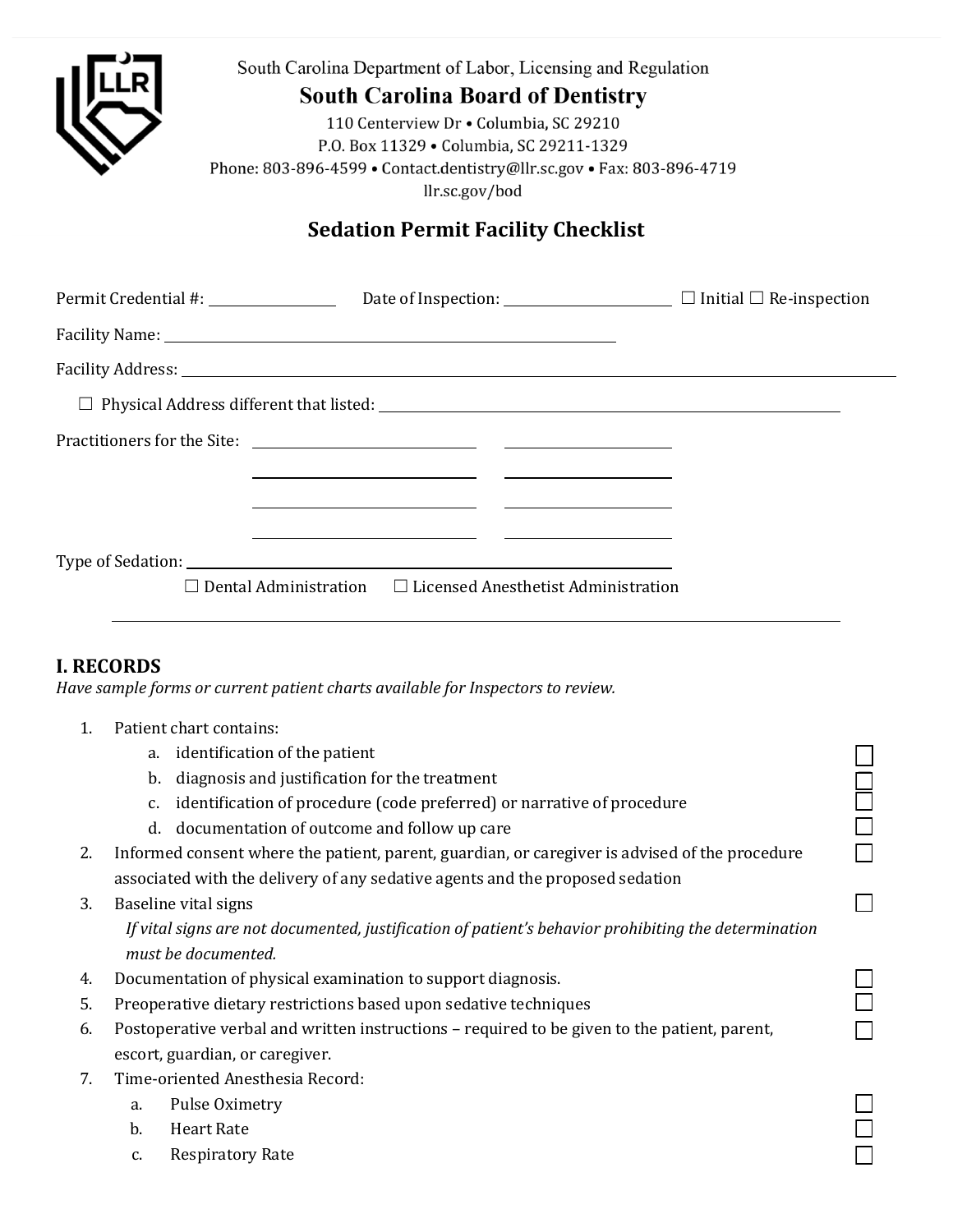|     | d.<br>Continuous documentation of patient ventilation                                                                                                                                                                                                                                                                                                             |                    |        |  |  |
|-----|-------------------------------------------------------------------------------------------------------------------------------------------------------------------------------------------------------------------------------------------------------------------------------------------------------------------------------------------------------------------|--------------------|--------|--|--|
|     | If using volatile anesthetic agents, End-tidal CO2 measurements must be documented                                                                                                                                                                                                                                                                                |                    |        |  |  |
|     | <b>Blood Pressure</b><br>e.                                                                                                                                                                                                                                                                                                                                       |                    | ◻      |  |  |
|     | f.<br>Patient Weight                                                                                                                                                                                                                                                                                                                                              |                    | $\Box$ |  |  |
|     | All drugs and dosages<br>g.                                                                                                                                                                                                                                                                                                                                       |                    | □      |  |  |
|     | a. Intravenous, Inhalation or Oral                                                                                                                                                                                                                                                                                                                                |                    |        |  |  |
|     | b. Type of Anesthesia                                                                                                                                                                                                                                                                                                                                             |                    |        |  |  |
|     | Duration of Procedure: start and end times<br>h.                                                                                                                                                                                                                                                                                                                  |                    | □      |  |  |
|     | <b>II. EQUIPMENT</b>                                                                                                                                                                                                                                                                                                                                              |                    |        |  |  |
| 1.  | Non-Invasive blood pressure monitor                                                                                                                                                                                                                                                                                                                               |                    | $\Box$ |  |  |
| 2.  | Pulse Oximeter                                                                                                                                                                                                                                                                                                                                                    |                    | $\Box$ |  |  |
| 3.  | Serial #: $\frac{1}{2}$ $\frac{1}{2}$ $\frac{1}{2}$ $\frac{1}{2}$ $\frac{1}{2}$ $\frac{1}{2}$ $\frac{1}{2}$ $\frac{1}{2}$ $\frac{1}{2}$ $\frac{1}{2}$ $\frac{1}{2}$ $\frac{1}{2}$ $\frac{1}{2}$ $\frac{1}{2}$ $\frac{1}{2}$ $\frac{1}{2}$ $\frac{1}{2}$ $\frac{1}{2}$ $\frac{1}{2}$ $\frac{1}{2}$ $\frac{1}{2}$<br>Defibrillator/Automated External Defibrillator |                    |        |  |  |
| 4.  | Suctioning and back-up Suctioning Device                                                                                                                                                                                                                                                                                                                          |                    |        |  |  |
| 5.  | Back up lighting                                                                                                                                                                                                                                                                                                                                                  |                    | □      |  |  |
| 6.  | Body temperature monitoring device                                                                                                                                                                                                                                                                                                                                |                    |        |  |  |
| 7.  | $\Box$<br>Chair or operating table to allow for performance of CPR                                                                                                                                                                                                                                                                                                |                    |        |  |  |
| 8.  | $\Box$<br>Equipment to establish and maintain IV access<br>$\Box$                                                                                                                                                                                                                                                                                                 |                    |        |  |  |
| 9.  | Positive Pressure Oxygen Delivery System                                                                                                                                                                                                                                                                                                                          |                    |        |  |  |
| 10. | Serial #: $\frac{1}{2}$<br>Inhalation equipment with appropriate fail-safe system that are                                                                                                                                                                                                                                                                        |                    |        |  |  |
|     | checked and calibrated:                                                                                                                                                                                                                                                                                                                                           |                    |        |  |  |
|     | Functioning device that prohibits the delivery of less than<br>a.                                                                                                                                                                                                                                                                                                 |                    |        |  |  |
|     | thirty percent oxygen;                                                                                                                                                                                                                                                                                                                                            |                    |        |  |  |
|     | $\mathbf{a}$                                                                                                                                                                                                                                                                                                                                                      |                    |        |  |  |
|     | Calibrated and functioning in-line oxygen analyzer with<br>b.                                                                                                                                                                                                                                                                                                     |                    |        |  |  |
|     | audible alarm                                                                                                                                                                                                                                                                                                                                                     |                    |        |  |  |
| 11. | Scavenging system available if gasses other than oxygen or air are                                                                                                                                                                                                                                                                                                |                    |        |  |  |
|     | used                                                                                                                                                                                                                                                                                                                                                              |                    |        |  |  |
| 12. |                                                                                                                                                                                                                                                                                                                                                                   | <b>EKG Machine</b> |        |  |  |
| 13. | Breathing monitoring system: end tidal CO2, verbal                                                                                                                                                                                                                                                                                                                |                    |        |  |  |
|     | communication, auscultation with stethoscope                                                                                                                                                                                                                                                                                                                      |                    |        |  |  |
| 14. | Recovery Area:                                                                                                                                                                                                                                                                                                                                                    |                    |        |  |  |
|     | Available oxygen<br>a.                                                                                                                                                                                                                                                                                                                                            |                    |        |  |  |
|     | Adequate suction<br>$b$ .                                                                                                                                                                                                                                                                                                                                         |                    | $\Box$ |  |  |
|     | Adequate lighting<br>c.                                                                                                                                                                                                                                                                                                                                           |                    | $\Box$ |  |  |
|     | Staff member observation: For minimal/moderate sedation, one trained personnel is<br>d.                                                                                                                                                                                                                                                                           |                    | П      |  |  |
|     | required. For deep sedation/general anesthesia, two trained personnel are required                                                                                                                                                                                                                                                                                |                    |        |  |  |
|     | For Deep Sedation/General Anesthesia Inspections                                                                                                                                                                                                                                                                                                                  |                    |        |  |  |
| 15. | Must meet the checklist above and additional following requirements<br>Capnography monitor                                                                                                                                                                                                                                                                        | Serial #:          |        |  |  |
|     |                                                                                                                                                                                                                                                                                                                                                                   |                    |        |  |  |